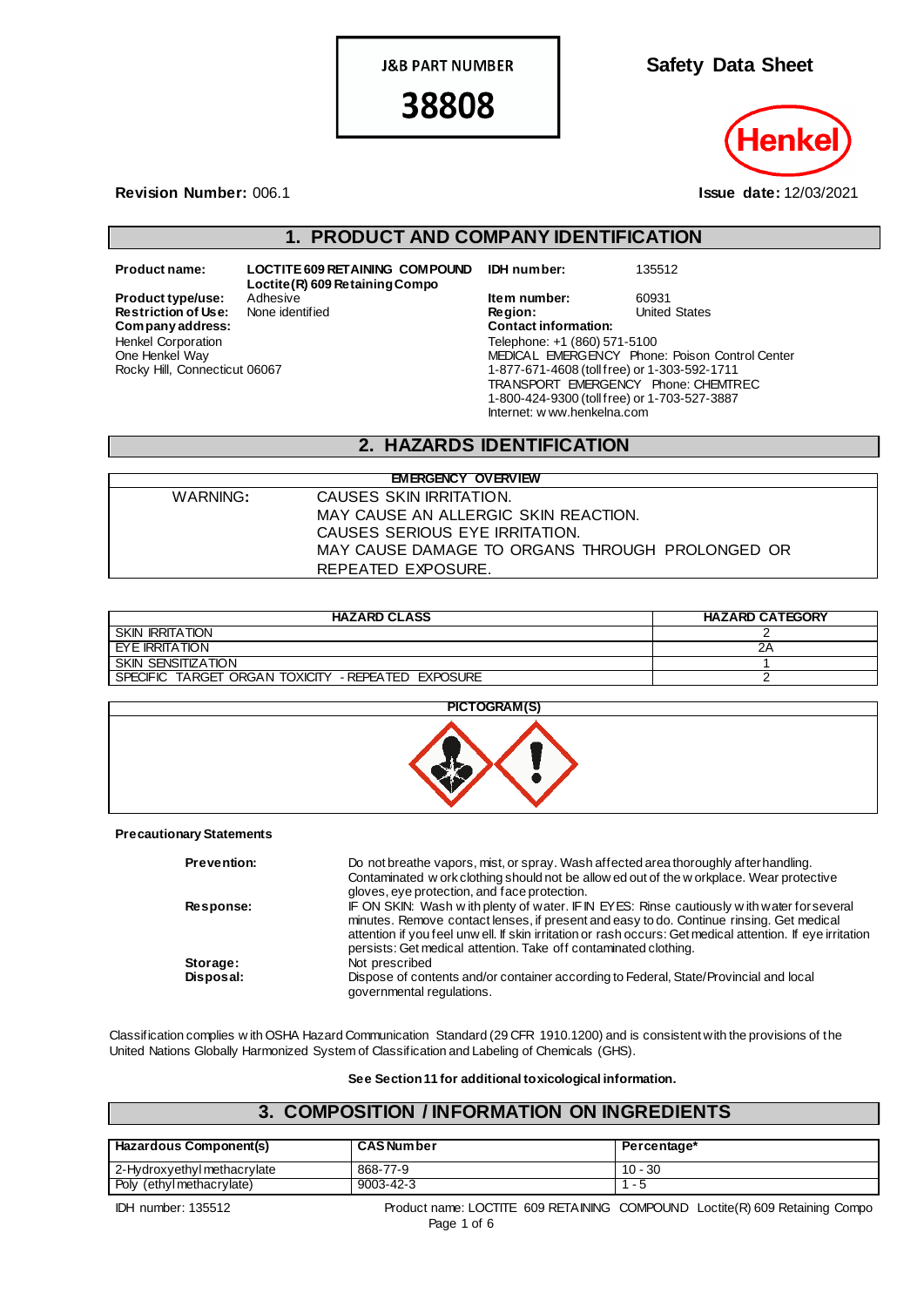| Cumene hydroperoxide                                           | 80-15-9       | $1 - 5$   |
|----------------------------------------------------------------|---------------|-----------|
| Saccharin                                                      | $81 - 07 - 2$ | - 5       |
| methacrylic acid                                               | 79-41-4       | $0.1 -$   |
| Cumene                                                         | $98 - 82 - 8$ | $0.1 - 1$ |
| 2-Propenoic acid, 2-methyl-, 2-(2-<br>hydroxyethoxy)ethylester | 2351-43-1     | $0.1 - 7$ |

\* Exact percentages may vary or are trade secret. Concentration range is provided to assist users in providing appropriate pr otections.

| <b>4. FIRST AID MEASURES</b>       |                                                                                                                                                                                    |  |
|------------------------------------|------------------------------------------------------------------------------------------------------------------------------------------------------------------------------------|--|
| Inhalation:                        | Move to fresh air. If not breathing, give artificial respiration. If breathing is<br>difficult, give oxygen. Get medical attention.                                                |  |
| Skin contact:                      | Immediately flush skin w ith plenty of w ater (using soap, if available). Remove<br>contaminated clothing and footwear. Wash clothing before reuse. Get medical<br>attention.      |  |
| Eye contact:                       | Rinse immediately with plenty of water, also under the eyelids, for at least 15<br>minutes. Get medical attention.                                                                 |  |
| Ingestion:                         | Do not induce vomiting. Never give anything by mouth to an unconscious<br>person. Get medical attention.                                                                           |  |
| Symptoms:                          | See Section 11.                                                                                                                                                                    |  |
|                                    | <b>5. FIRE FIGHTING MEASURES</b>                                                                                                                                                   |  |
| Extinguishing media:               | Water spray (fog), foam, dry chemical or carbon dioxide.                                                                                                                           |  |
| Special firefighting procedures:   | Wear self-contained breathing apparatus and full protective clothing, such as<br>turn-out gear.                                                                                    |  |
| Unusual fire or explosion hazards: | Uncontrolled polymerization may occur at high temperatures resulting in<br>explosions or rupture of storage containers. In case of fire, keep containers<br>cool with water spray. |  |
| Hazardous combustion products:     | Oxides of carbon. Oxides of sulfur. Oxides of nitrogen. Irritating organic<br>vapours.                                                                                             |  |

## **6. ACCIDENTAL RELEASE MEASURES**

**Use personal protection recommended in Section 8, isolate the hazard area and deny entry to unnecessary and unprotected personnel.**

| Environmental precautions: | Do not allow product to enter sew er or waterways.                                                                                                                                                                                                                                                                                                                                                                                                                              |  |
|----------------------------|---------------------------------------------------------------------------------------------------------------------------------------------------------------------------------------------------------------------------------------------------------------------------------------------------------------------------------------------------------------------------------------------------------------------------------------------------------------------------------|--|
| Clean-up methods:          | Remove all sources of ignition. Evacuate and ventilate spill area; dike spill to<br>prevent entry into w ater system; w ear full protective equipment during clean-<br>up. Soak up w ith inert absorbent material (e.g. sand, silica gel, acid binder,<br>universal binder, saw dust). Scrape up as much material as possible. Store in a<br>partly filled, closed container until disposal. Refer to Section 8 "Exposure<br>Controls / Personal Protection" prior to clean up. |  |

# **7. HANDLING AND STORAGE**

|          | clothing. Do not breathe vapor and mist. Wash thoroughly after handling.<br>Refer to Section 8.                                                                                                               |  |
|----------|---------------------------------------------------------------------------------------------------------------------------------------------------------------------------------------------------------------|--|
| Storage: | For safe storage, store at or below $38 \degree C$ (100.4 $\degree F$ )<br>Keep in a cool, well ventilated area aw ay from heat, sparks and open flame.<br>Keep container tightly closed until ready for use. |  |

**Handling:** Use only w ith adequate ventilation. Prevent contact w ith eyes, skin and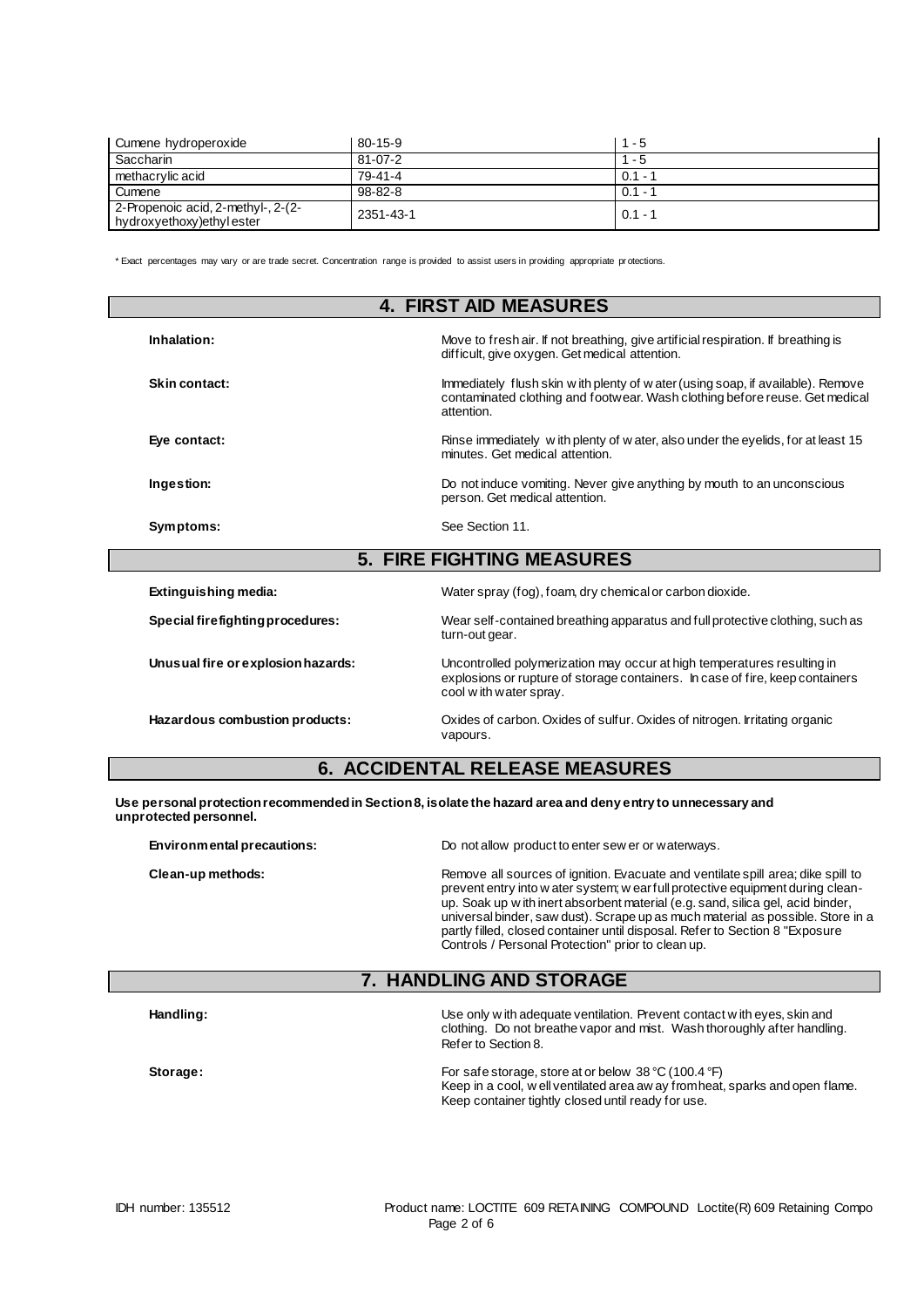## **8. EXPOSURE CONTROLS / PERSONAL PROTECTION**

**Employers should complete an assessment of all workplaces to determine the need for, and selection of, proper exposure controls and protective equipment for each task performed.**

| Hazardous Component(s)                                         | <b>ACGIHTLV</b> | <b>OSHA PEL</b>                     | <b>AIHA WEEL</b>                 | <b>OTHER</b> |
|----------------------------------------------------------------|-----------------|-------------------------------------|----------------------------------|--------------|
| 2-Hydroxyethyl methacrylate                                    | None            | None                                | None                             | None         |
| Poly (ethyl methacrylate)                                      | None            | None                                | <b>None</b>                      | None         |
| Cumene hydroperoxide                                           | None            | None                                | 1 ppm (6 mg/m3)<br>TWA<br>(SKIN) | None         |
| <b>Saccharin</b>                                               | None            | None                                | None                             | None         |
| methacrylic acid                                               | 20 ppm TWA      | None                                | None                             | None         |
| Cumene                                                         | 5 ppm TWA       | 50 ppm (245 mg/m3)<br>PEL<br>(SKIN) | None                             | None         |
| 2-Propenoic acid, 2-methyl-, 2-(2-<br>hydroxyethoxy)ethylester | None            | None                                | None                             | None         |

**Engineering controls:** Provide adequate local exhaust ventilation to maintain w orker exposure below exposure limits.

**Respiratory protection:** Use NIOSH approved respirator if there is potential to exceed exposure limit(s).

**Eye/face protection:** Safety goggles or safety glasses with side shields. Full face protection should be used if the potential for splashing or spraying of product exists. Safety show ers and eye wash stations should be available.

**Skin protection:** Use chemical resistant, impermeable clothing including gloves and either an apron or body suit to prevent skin contact. Neoprene gloves. Butyl rubber gloves. Natural rubber gloves. Glove recommendations are based upon permeation study results for similar products.

## **9. PHYSICAL AND CHEMICAL PROPERTIES**

**Physical state:** Liquid Color: Liquid Color: **Color:** Green Green Color: Green Green Green Green Green Green Green Green Green Green Green Green Green Green Green Green Green Green Green Green Green Green Green Green Green Green Green Green Green Green Green Green Gr **Odor:** Mild<br> **Odor threshold:** Container and Mild and Mot available. **Odor threshold:**<br>pH: **pH:** Not applicable **Boiling point/range:**  $\rightarrow$  149 °C ( $\rightarrow$  30.<br> **Melting point/range:**  $\rightarrow$  Not available. **Melting point/ range: Specific gravity:** 1.1 and 1.1 and 1.1 and 1.1 and 1.1 and 1.1 and 1.1 and 1.1 and 1.1 and 1.1 and 1.1 and 1.1 and 1.1 and 1.1 and 1.1 and 1.1 and 1.1 and 1.1 and 1.1 and 1.1 and 1.1 and 1.1 and 1.1 and 1.1 and 1.1 and 1. **Vapor density:**<br>Flash point: **Flammable/Explosive limits - lower:** Not available.<br> **Flammable/Explosive limits - upper:** Not available. **Flammable/Explosive limits - upper:** Not available.<br> **Autoignition temperature:** Not available. **Autoignition temperature:** Not available.<br> **Flammability:** Not applicable **Flammability:**<br> **Evaporation rate:**<br> **Evaporation rate:**<br> **Evaporation rate: Evaporation rate:** Not available. The Solubility in water: Not available. The Solubility in water: **Solubility in water:** Slight Solubility in water:<br> **Partition coefficient (n-octanol/water):** Not available. Partition coefficient (n-octanol/water): **VOC content:** 0.22 %; 2.46 g/l **Decomposition temperature:** 

**Vapor pressure:** < 5 mm hg (27 °C (80.6 °F)) > 93.3 °C (> 199.94 °F) Tagliabue closed cup Not available.<br>Not available.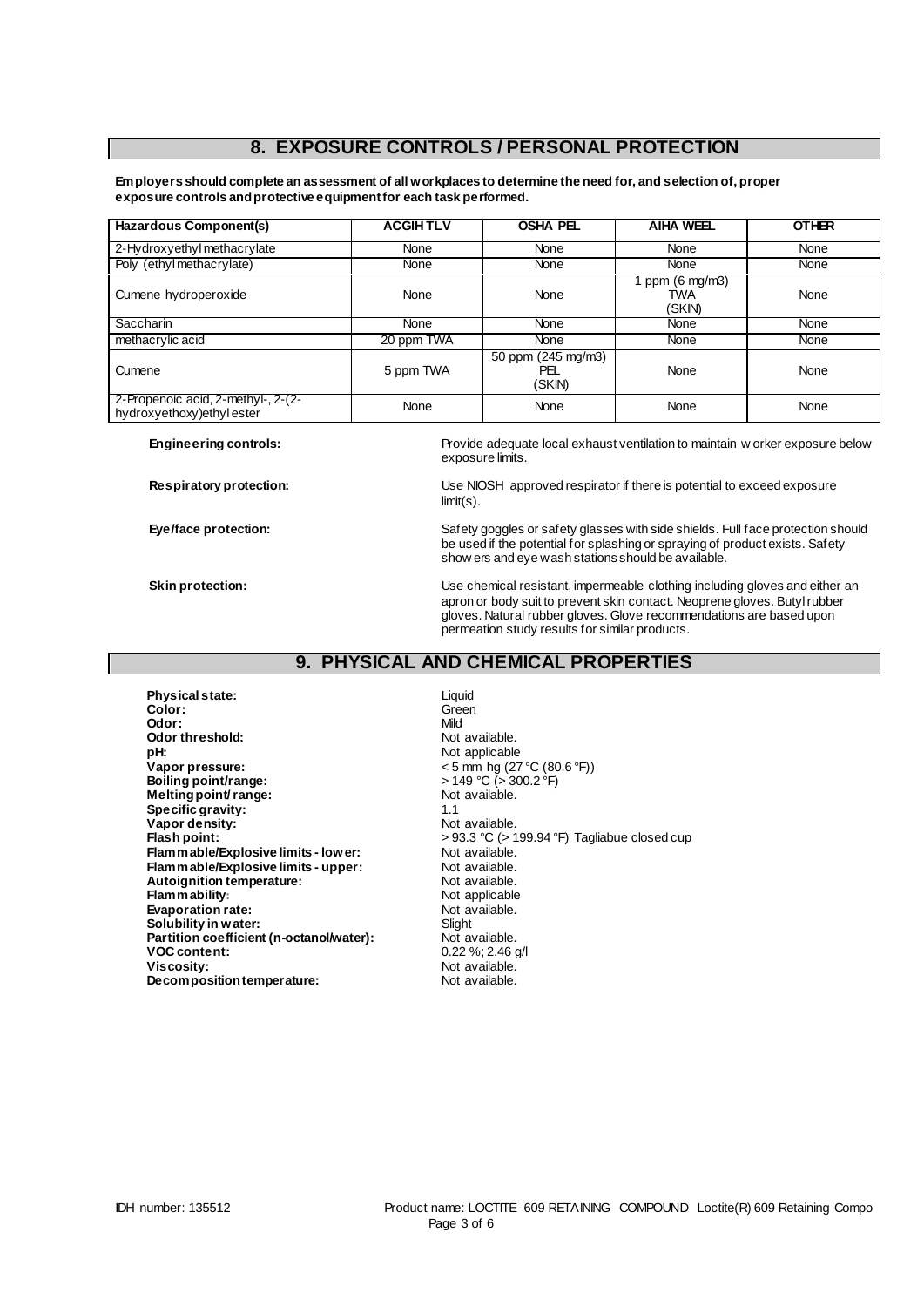# **10. STABILITY AND REACTIVITY**

| Stability:                           | Stable under normal conditions of storage and use.                                                                              |  |
|--------------------------------------|---------------------------------------------------------------------------------------------------------------------------------|--|
| Hazardous reactions:                 | None under normal processing. Polymerization may occur at elevated temperature or in the<br>presence of incompatible materials. |  |
| Hazardous decomposition<br>products: | Oxides of carbon. Oxides of sulfur. Oxides of nitrogen. Irritating organic vapours.                                             |  |
| Incompatible materials:              | Strong oxidizing agents.                                                                                                        |  |
| Reactivity:                          | Not available.                                                                                                                  |  |
| Conditions to avoid:                 | Elevated temperatures. Heat, flames, sparks and other sources of ignition. Store aw ay from<br>incompatible materials.          |  |

## **11. TOXICOLOGICAL INFORMATION**

**Relevant routes of exposure:** Skin, Inhalation, Eyes, Ingestion

#### **Potential Health Effects/Symptoms**

| Inhalation:          | Inhalation of vapors or mists of the product may be irritating to the respiratory system. |
|----------------------|-------------------------------------------------------------------------------------------|
| <b>Skin contact:</b> | Causes skin irritation. May cause allergic skin reaction.                                 |
| Eve contact:         | Causes serious eye irritation.                                                            |
| Ingestion:           | May cause gastrointestinal tract irritation if sw allowed.                                |

| Hazardous Component(s)                                           | LD50s and LC50s                                                                                                                                                                                                                                             | Immediate and Delayed Health Effects                              |
|------------------------------------------------------------------|-------------------------------------------------------------------------------------------------------------------------------------------------------------------------------------------------------------------------------------------------------------|-------------------------------------------------------------------|
| 2-Hydroxyethyl methacrylate                                      | Oral LD50 (Rat) = $11.2$ g/kg<br>Oral LD50 $(Rat) = 5,050$ mg/kg                                                                                                                                                                                            | Irritant, Allergen                                                |
| Poly (ethyl methacrylate)                                        | None                                                                                                                                                                                                                                                        | Irritant                                                          |
| Cumene hydroperoxide                                             | None                                                                                                                                                                                                                                                        | Allergen, Central nervous system, Corrosive,<br>Irritant, Mutagen |
| Saccharin                                                        | Oral LD50 (Mouse) = 17 $q/kg$                                                                                                                                                                                                                               | No Target Organs                                                  |
| methacrylic acid                                                 | Oral LD50 (Mouse) = $1,332$ mg/kg<br>Oral LD50 (Mouse) = $1,600$ mg/kg<br>Oral LD50 (Mouse) = $1,250$ mg/kg<br>Oral LD50 (Rabbit) = $1,200$ mg/kg<br>Oral LD50 $(Rat) = 1,060$ mg/kg<br>Oral LD50 $(Rat) = 2,224$ mg/kg<br>Dermal LD50 (Rabbit) = 500 mg/kg | Corrosive, Irritant, Allergen                                     |
| Cumene                                                           | Oral LD50 (Rat) = $2.91$ g/kg<br>Oral LD50 (Rat) = $1,400$ mg/kg                                                                                                                                                                                            | Central nervous system, Irritant, Lung                            |
| 2-Propenoic acid, 2-methyl-, 2-(2-<br>hydroxyethoxy) ethyl ester | None                                                                                                                                                                                                                                                        | Allergen, Irritant                                                |

| Hazardous Component(s)                                           | <b>NTP Carcinogen</b>                               | <b>IARC Carcinogen</b> | <b>OSHA Carcinogen</b><br>(Specifically Regulated) |
|------------------------------------------------------------------|-----------------------------------------------------|------------------------|----------------------------------------------------|
| 2-Hydroxyethylmethacrylate                                       | No                                                  | <b>No</b>              | No                                                 |
| Poly (ethyl methacrylate)                                        | No                                                  | No                     | No                                                 |
| Cumene hydroperoxide                                             | No.                                                 | No                     | <b>No</b>                                          |
| <b>Saccharin</b>                                                 | No                                                  | No                     | No                                                 |
| methacrylic acid                                                 | No                                                  | <b>No</b>              | <b>No</b>                                          |
| Cumene                                                           | Reasonably Anticipated to be<br>a Human Carcinogen. | Group 2B               | <b>No</b>                                          |
| 2-Propenoic acid, 2-methyl-, 2-(2-<br>hydroxyethoxy) ethyl ester | No                                                  | <b>No</b>              | <b>No</b>                                          |

# **12. ECOLOGICAL INFORMATION**

**Ecological information:** Not available.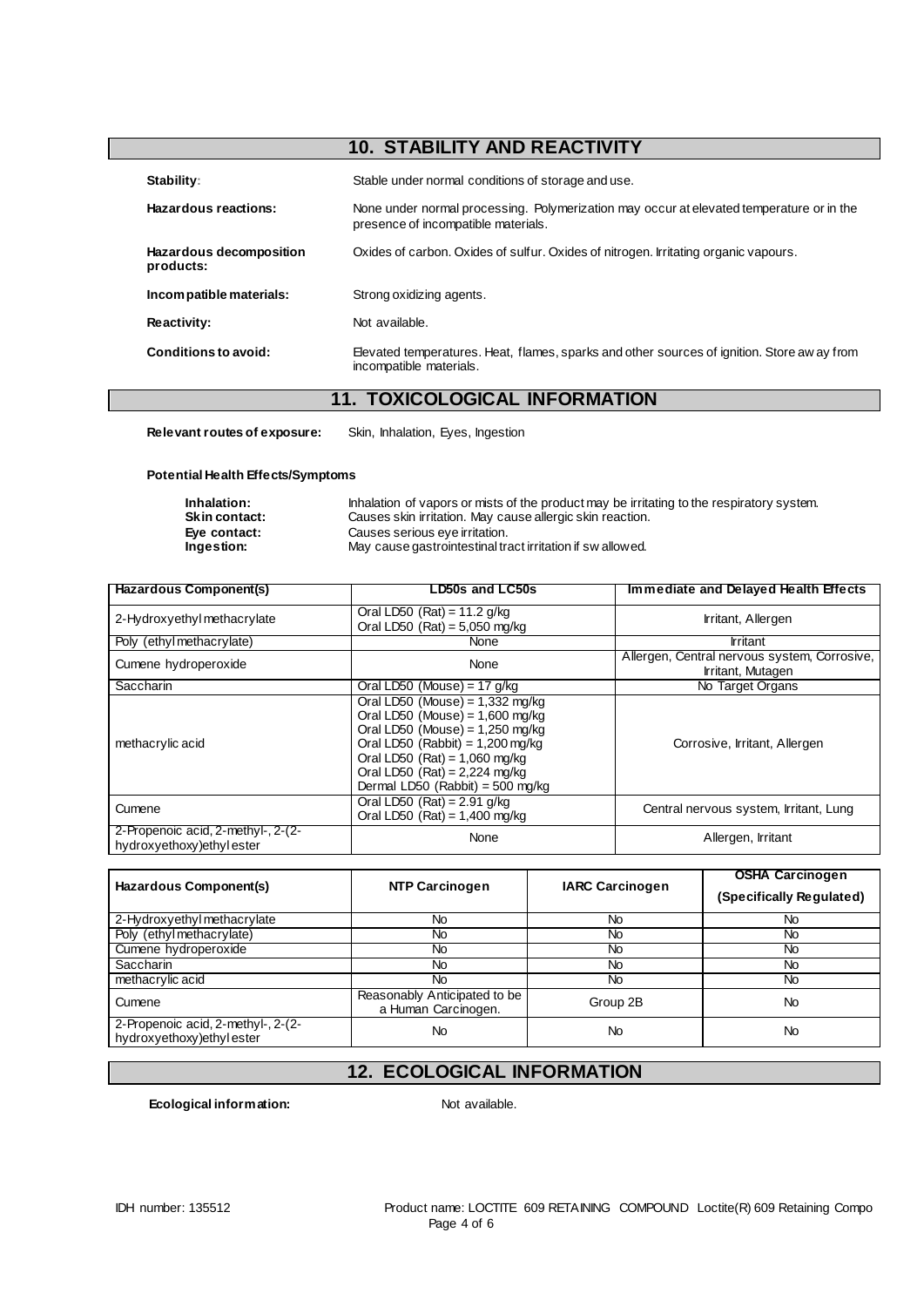## **13. DISPOSAL CONSIDERATIONS**

**Information provided is for unused product only.**

**Recommended method of disposal:** Follow all local, state, federal and provincial regulations for disposal.

## **14. TRANSPORT INFORMATION**

**The transport information provided in this section only applies to the material/formulation itself, and is not specific to any package/configuration.**

| U.S. Department of Transportation Ground (49 CFR) |                                                         |  |  |
|---------------------------------------------------|---------------------------------------------------------|--|--|
| Propershipping name:                              | RQ, Environmentally hazardous substance, liquid, n.o.s. |  |  |
| Hazard class or division:                         | 9                                                       |  |  |
| Identification number:                            | <b>UN 3082</b>                                          |  |  |
| Packing group:                                    | Ш                                                       |  |  |
| <b>DOT Hazardous Substance(s):</b>                | alpha, alpha-Dimethylbenzylhydroperoxide                |  |  |
| International Air Transportation (ICAO/IATA)      |                                                         |  |  |
| Proper shipping name:                             | RQ, Environmentally hazardous substance, liquid, n.o.s. |  |  |
| Hazard class or division:                         | 9                                                       |  |  |
| Identification number:                            | UN 3082                                                 |  |  |
| Packing group:                                    | Ш                                                       |  |  |
| <b>Water Transportation (IMO/IMDG)</b>            |                                                         |  |  |
| Propershipping name:                              | RQ. ENVIRONMENTALLY HAZARDOUS SUBSTANCE. LIQUID. N.O.S. |  |  |
| Hazard class or division:                         | 9                                                       |  |  |
| Identification number:                            | <b>UN 3082</b>                                          |  |  |
| Packing group:                                    | Ш                                                       |  |  |
|                                                   |                                                         |  |  |

## **15. REGULATORY INFORMATION**

**United States Regulatory Information**

| TSCA 8 (b) Inventory Status:<br>TSCA 12 (b) Export Notification:                                                                                                                                                                                                                                                                   | All components are listed as active or are exempt from listing on the Toxic Substances<br>Control Act (TSCA) inventory.<br>None above reporting de minimis                                                                                                                                                                                                    |
|------------------------------------------------------------------------------------------------------------------------------------------------------------------------------------------------------------------------------------------------------------------------------------------------------------------------------------|---------------------------------------------------------------------------------------------------------------------------------------------------------------------------------------------------------------------------------------------------------------------------------------------------------------------------------------------------------------|
| <b>CERCLA/SARA Section 302 EHS:</b><br><b>CERCLA/SARA Section 311/312:</b><br><b>CERCLA/SARA Section 313:</b>                                                                                                                                                                                                                      | None above reporting de minimis.<br>Immediate Health, Delayed Health<br>This product contains the follow ing toxic chemicals subject to the reporting requirements of<br>section 313 of the Emergency Planning and Community Right-To-Know Act of 1986 (40<br>CFR 372). Cumene hydroperoxide (CAS#80-15-9). Saccharin (CAS#81-07-2). Cumene<br>(CAS#98-82-8). |
| <b>CERCLA Reportable quantity:</b>                                                                                                                                                                                                                                                                                                 | Cumene hydroperoxide (CAS#80-15-9) 10 lbs. (4.54 kg)                                                                                                                                                                                                                                                                                                          |
| California Proposition 65:                                                                                                                                                                                                                                                                                                         | This product contains a chemical know n in the State of California to cause cancer. This<br>product contains a chemical known to the State of California to cause birth defects or other<br>reproductive harm.                                                                                                                                                |
| Canada Regulatory Information                                                                                                                                                                                                                                                                                                      |                                                                                                                                                                                                                                                                                                                                                               |
| $\mathsf{A}$ $\mathsf{F}$ $\mathsf{A}$ $\mathsf{B}$ $\mathsf{A}$ $\mathsf{B}$ $\mathsf{B}$ $\mathsf{B}$ $\mathsf{B}$ $\mathsf{B}$ $\mathsf{B}$ $\mathsf{B}$ $\mathsf{B}$ $\mathsf{B}$ $\mathsf{B}$ $\mathsf{B}$ $\mathsf{B}$ $\mathsf{B}$ $\mathsf{B}$ $\mathsf{B}$ $\mathsf{B}$ $\mathsf{B}$ $\mathsf{B}$ $\mathsf{B}$ $\mathsf{$ |                                                                                                                                                                                                                                                                                                                                                               |

**CEPA DSL/NDSL Status:** Contains one or more components listed on the Non-Domestic Substances List. All other components are listed on or are exempt from listing on the Domestic Substances List. Components listed on the NDSL must be tracked by all Canadian Importers of Record as required by Environment Canada. They may be imported into Canada in limited quantities. Please contact Regulatory Affairs for additional details.

## **16. OTHER INFORMATION**

**This safety data sheet contains changes from the previous version in sections:** 3, 8, 11, 13, 15

| Prepared by: | Product Safety and Regulatory Affairs |
|--------------|---------------------------------------|
|--------------|---------------------------------------|

**Issue date:** 12/03/2021